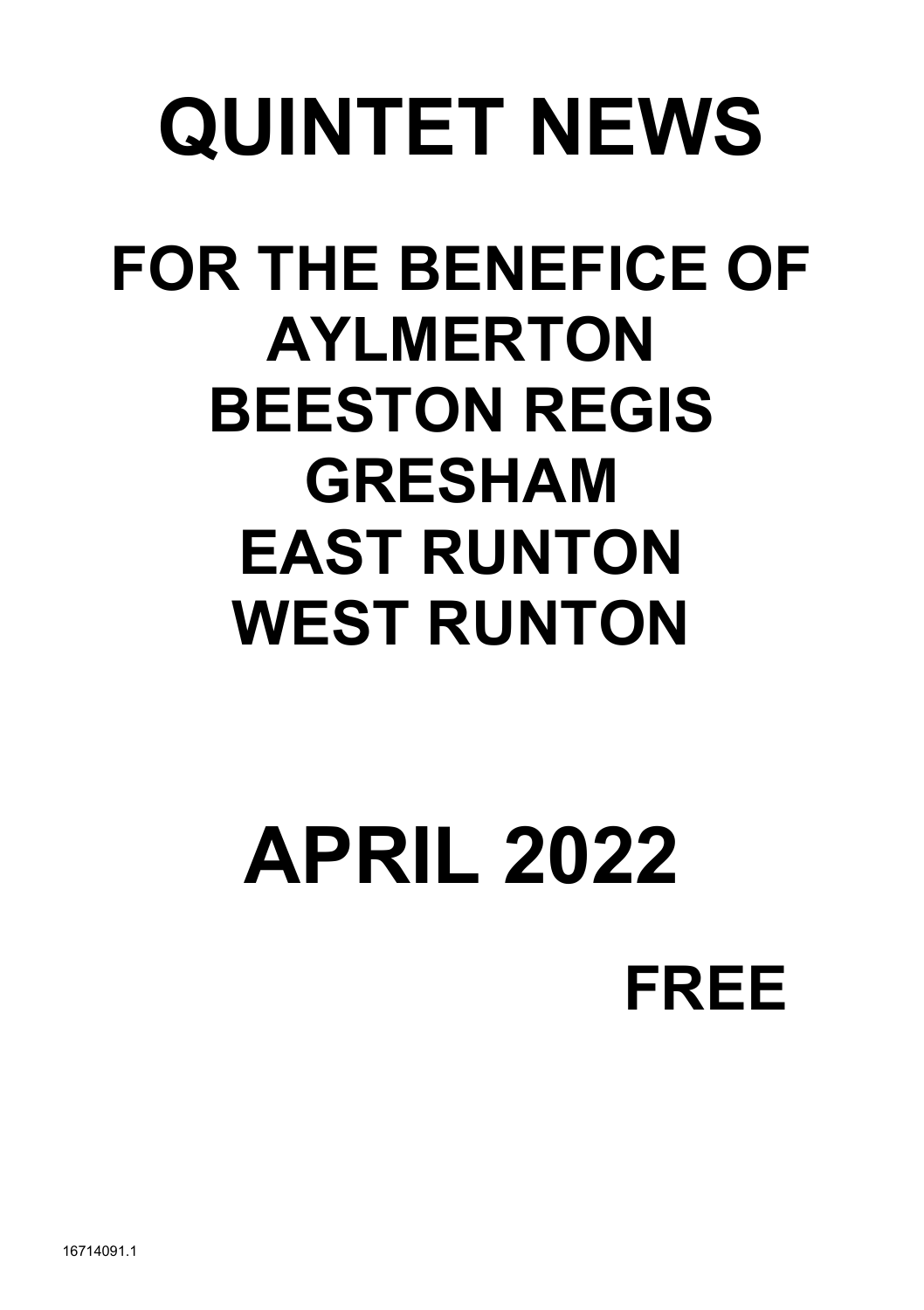# HELLO FROM JEREMY

Dear Friends,

By the time this magazine comes out Easter will be approaching fast: the annual Christian celebration of the dying and rising of Christ. The trouble with Easter is that it's a challenge to our sensibilities: if only we could leave out the unfortunate dying bit and concentrate on the rising!

If only we could stick with chocolate eggs, bunnies and daffodils. So why does the Church have to make things so uncomfortable? Why can't it be more like Christmas?

The poet Steve Turner, in his poem "Christmas is really for the Children" contrasts the two festivals.

Christmas is really for the children. Especially for children who like animals, stables, stars and babies wrapped in swaddling clothes. Then there are wise men, kings in fine robes, humble shepherds and a hint of rich perfume.

Easter is not really for the children unless accompanied by a cream filled egg. It has whips, blood, nails, a spear and allegations of body snatching. It involves politics, God and the sins of the world. It is not for people of a nervous disposition. They would do better to think on rabbits, chickens and the first snowdrop of spring.

Or they'd do better to wait for a re-run of Christmas without asking too many questions about what Jesus did when he grew up or whether there's any connection.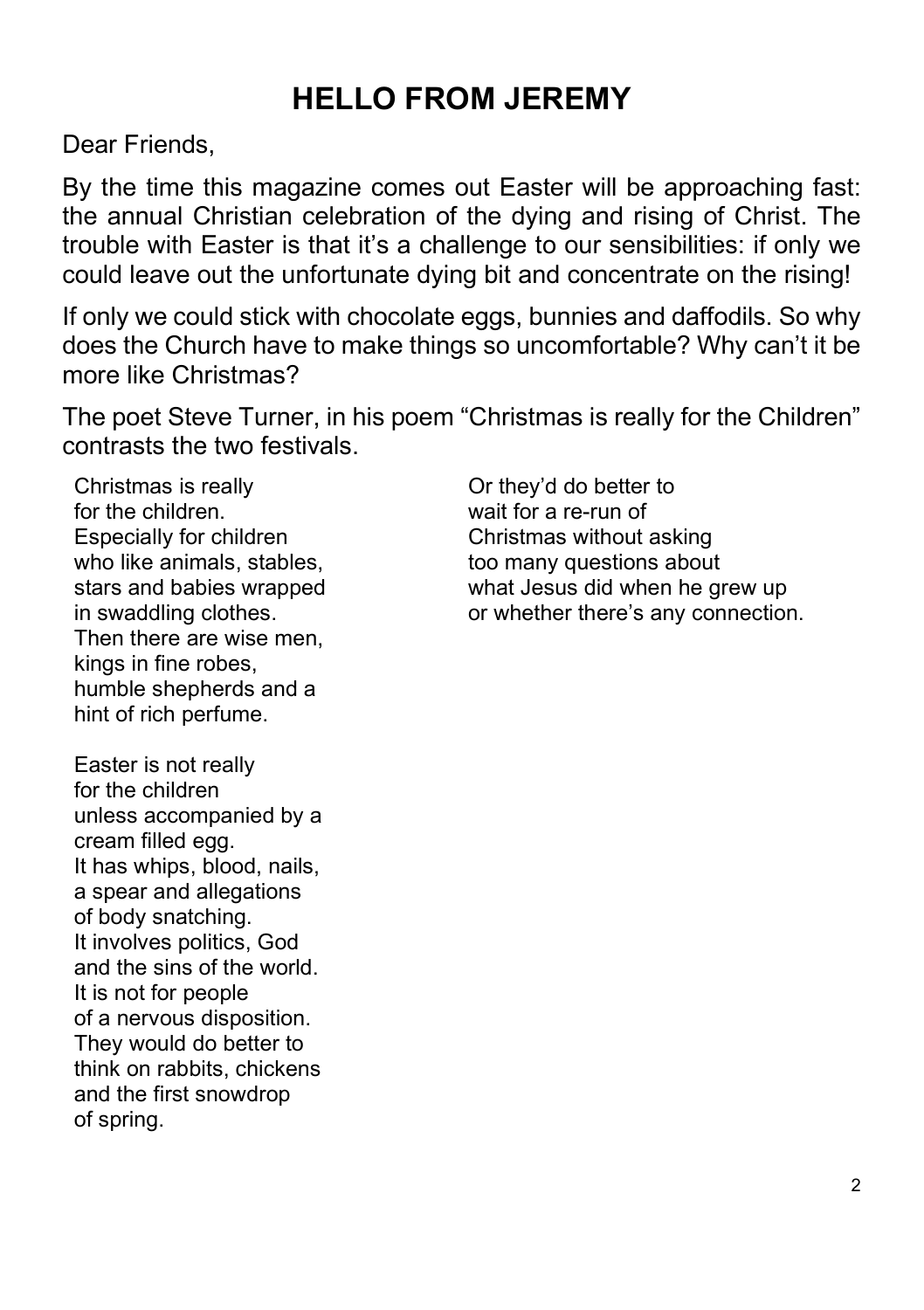Babies in mangers are attractive images, but a man nailed up to a Cross? This is not so appealing. Yet the message of the Christian faith, like it or not, is that the baby in the manger was born so that he might become the Man of Sorrows and the risen Lord of Easter.

The Christian story is a package: it cannot be divided up, keeping the nice, comfortable bits and setting aside the troublesome ones. The Gospel is about reality: the reality of a world which is good and evil, which is the fruit of the creative will of God, and yet which is also tainted and stained by human sin and folly.

Why do we need Easter? Because Easter makes sense of our joys and our sorrows, of the mystery of life and death. It says to us that God in Christ has stepped into the midst of our human condition and made it his own, both its pain and its pleasure, its grief and its celebration. Christianity is not a fairy tale  $-$  it is about the things that really matter: life and death.

I wish you all a happy and blessed Easter.

With all my love and best wishes.



#### THE COLLATION AND INDUCTION OF THE REVEREND JEREMY SYKES AS RECTOR OF THE QUINTET BENEFICE BY THE BISHOP OF LYNN WILL TAKE PLACE ON MONDAY 4TH APRIL 2022 AT 7.00PM HOLY TRINITY CHURCH, WEST RUNTON

You are invited to come to this very special service when Jeremy will be formally made The Rector of the Quintet Benefice.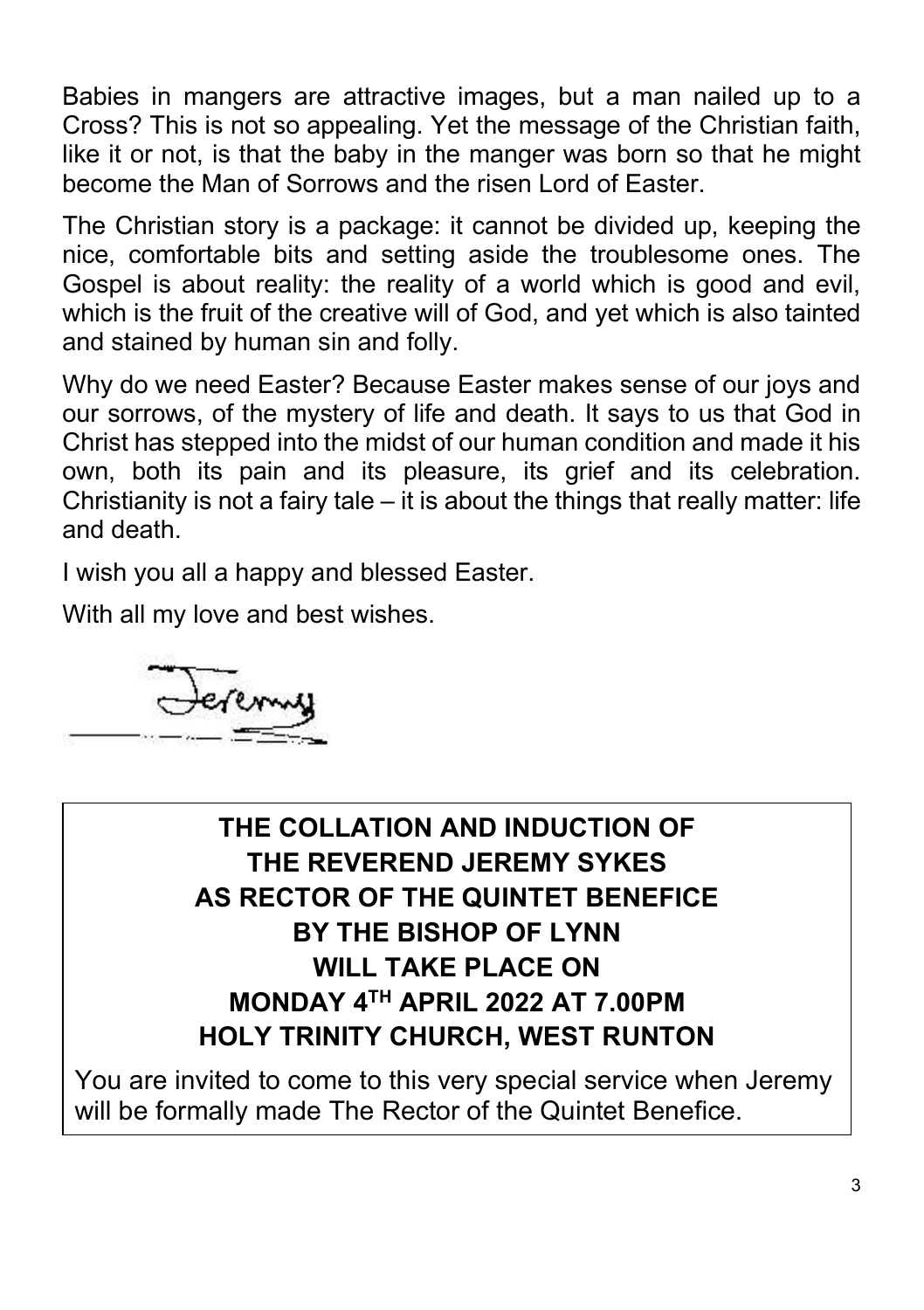# LENT GROUP

The Lent Group continues to meet on Thursday afternoons at 2.30pm at The Rectory and follows a course by the author Hilary Brand called "Christ and the Chocolaterie" inspired by the film "Chocolat". Each session includes extracts from the film, group discussion, questions, exercises and meditations, suggestions for individual reading and related Bible passages.

# LENT LUNCHES

The Friday Lent Lunches have proved very popular and the last two will be taking place on Friday 1<sup>st</sup> April and Friday 8<sup>th</sup> April from 12 Noon to 1.15pm.

So come along to the Church Hall, West Runton to enjoy home-made soup, bread rolls, tea/coffee and a chat.

A charge of £3.00 per person will be made.

### A PRAYER FOR UKRAINE

God of peace and justice,

we pray for the people of Ukraine today.

We pray for peace and the laying down of weapons.

We pray for all those who fear for tomorrow,

that your Spirit of comfort would draw near to them.

We pray for those with power over war or peace,

for wisdom, discernment and compassion to guide their decisions.

Above all, we pray for all your precious children, at risk and in fear, that you would hold and protect them.

We pray in the name of Jesus, the Prince of Peace.

Amen

Archbishop Justin Welby Archbishop Stephen Cottrell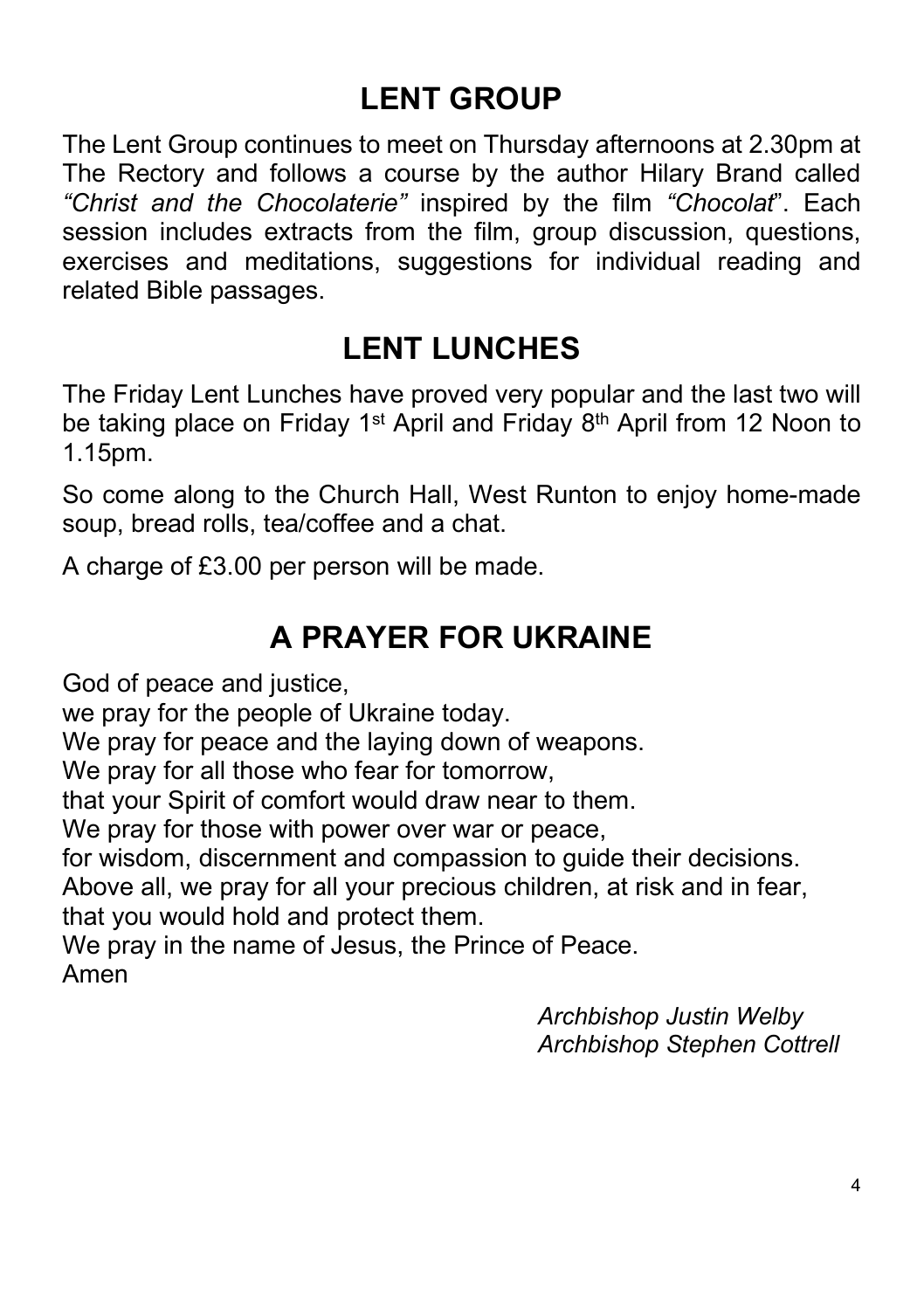# REGULAR GIVING & GIFT AID CLAIMS

Like everyone, the Quintet Benefice has been hit by an increase in the costs for heating, lighting, etc., and we are suffering serious financial difficulties. Can we please ask everyone to consider increasing the amount that they give, no matter how small?

We would be very grateful if you would consider paying a regular amount by Standing Order as it helps with our forward planning.

If you are a UK taxpayer, please consider filling in a Gift Aid Form. If you pay the basic rate of tax, the church can claim the tax you have paid back from HMRC – which is an extra 25p for every £1 you donate.

The church can also claim Gift Aid under the Small Donations Scheme for collections. Under these circumstances, please pay by cash, either in your envelopes or in not more than £20 notes, as we cannot claim Gift Aid under this scheme on cheques or large denomination notes.

If you require any further details, either about paying by Standing Order or about Gift Aid, then please speak to one of the Benefice Gift Aid Officers or one of the Treasurers.

# SAFEGUARDING, HELP AND ADVICE

We take safeguarding very seriously at all of the Benefice Churches and care about all those we seek to serve within our churches and our communities.

We conform to the policy of Norwich Diocese which can be found at https://www.dioceseofnorwich.org/about/safeguarding

If you believe that either yourself or someone you know may be at risk of harm or neglect, please contact Rev. Jeremy to discuss your concerns and what the next steps might be.

Alternatively, you may contact the Norwich Diocese Safeguarding Team by email: safeguarding@dioceseofnorwich.org or by telephone: 01603 882345.

If you or someone you know is in immediate danger of being harmed then please call 999 to be advised by the emergency services.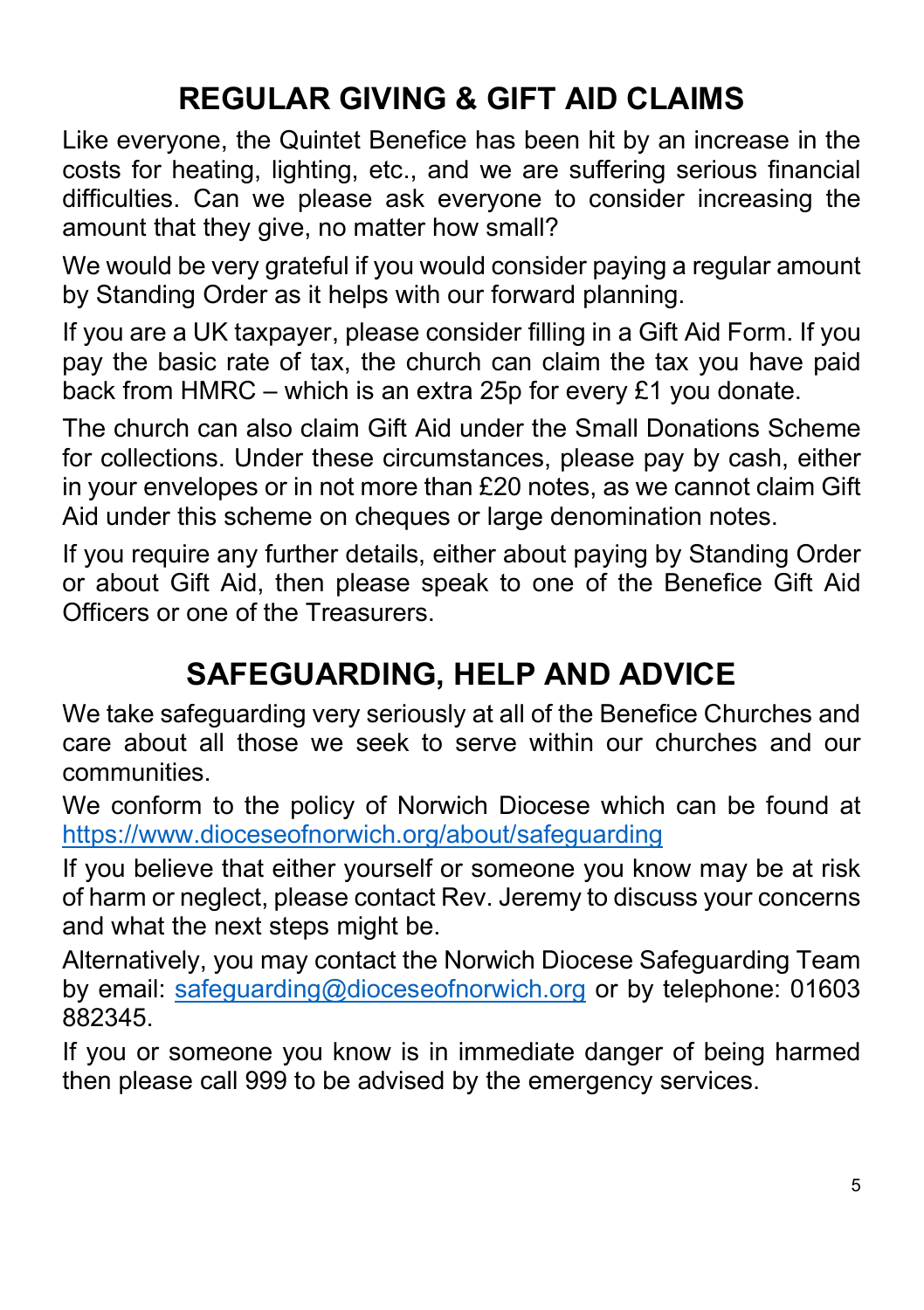

# "WE'RE RELAUNCHING WILD CHURCH"







| WHEN?                                 | confirmed<br>Relaunch date<br><b>SUNDAY</b><br>PALM<br>as:<br>10 <sup>TH</sup> APRIL: 2.00pm for a 2.15pm start. Ending at 3.30pm                                                                                                                                                                                                                                                                                                               |  |  |
|---------------------------------------|-------------------------------------------------------------------------------------------------------------------------------------------------------------------------------------------------------------------------------------------------------------------------------------------------------------------------------------------------------------------------------------------------------------------------------------------------|--|--|
| <b>WHERE?</b>                         | Meet on the CHURCH FIELD in front of All Saints Church,<br>Beeston Regis. Some events may include a local eco-walk<br>but our starting point will be the Church Field.                                                                                                                                                                                                                                                                          |  |  |
| <b>WHAT IS</b><br><b>WILD CHURCH?</b> | Explore the wonder of God's creation with fun, nature-<br>inspired, activities outdoors. Wild Church provides a space<br>for exploration, connection and reflection. Express your<br>care for creation as an integral part of loving your<br>neighbour. Wild Church supports physical & mental<br>wellbeing.                                                                                                                                    |  |  |
| <b>WHO'S IT FOR?</b>                  | Families and children are especially invited. All groups can<br>participate. Children under the age of 7 to be supervised<br>by an adult.                                                                                                                                                                                                                                                                                                       |  |  |
| <b>WHAT CAN I</b><br><b>EXPECT?</b>   | We will be outside, so dress in appropriate clothing and<br>footwear for the weather. If there are high winds or<br>thunderstorms, the event will have to be cancelled. There<br>will be shelter indoors if it rains. An indoor toilet is<br>available. Refreshments, including hot drinks and home-<br>made bakes, will be available to purchase. However, the<br>rest of the event will be free. Plenty of car parking in front<br>of church. |  |  |
| <b>WHO DO I</b><br><b>CONTACT?</b>    | You can just come along but for any queries in advance,<br>do contact Amanda Wooster, jawooster20@gmail.com,<br>07985 291930.<br>Offers of voluntary help most welcome                                                                                                                                                                                                                                                                          |  |  |
| <b>FUTURE DATES</b>                   | Sunday 8 <sup>th</sup> May; Sunday 12 <sup>th</sup> June; Sunday 10 <sup>th</sup> July<br>Time: 2.00pm for a 2.15pm start. Ending at 3.30pm                                                                                                                                                                                                                                                                                                     |  |  |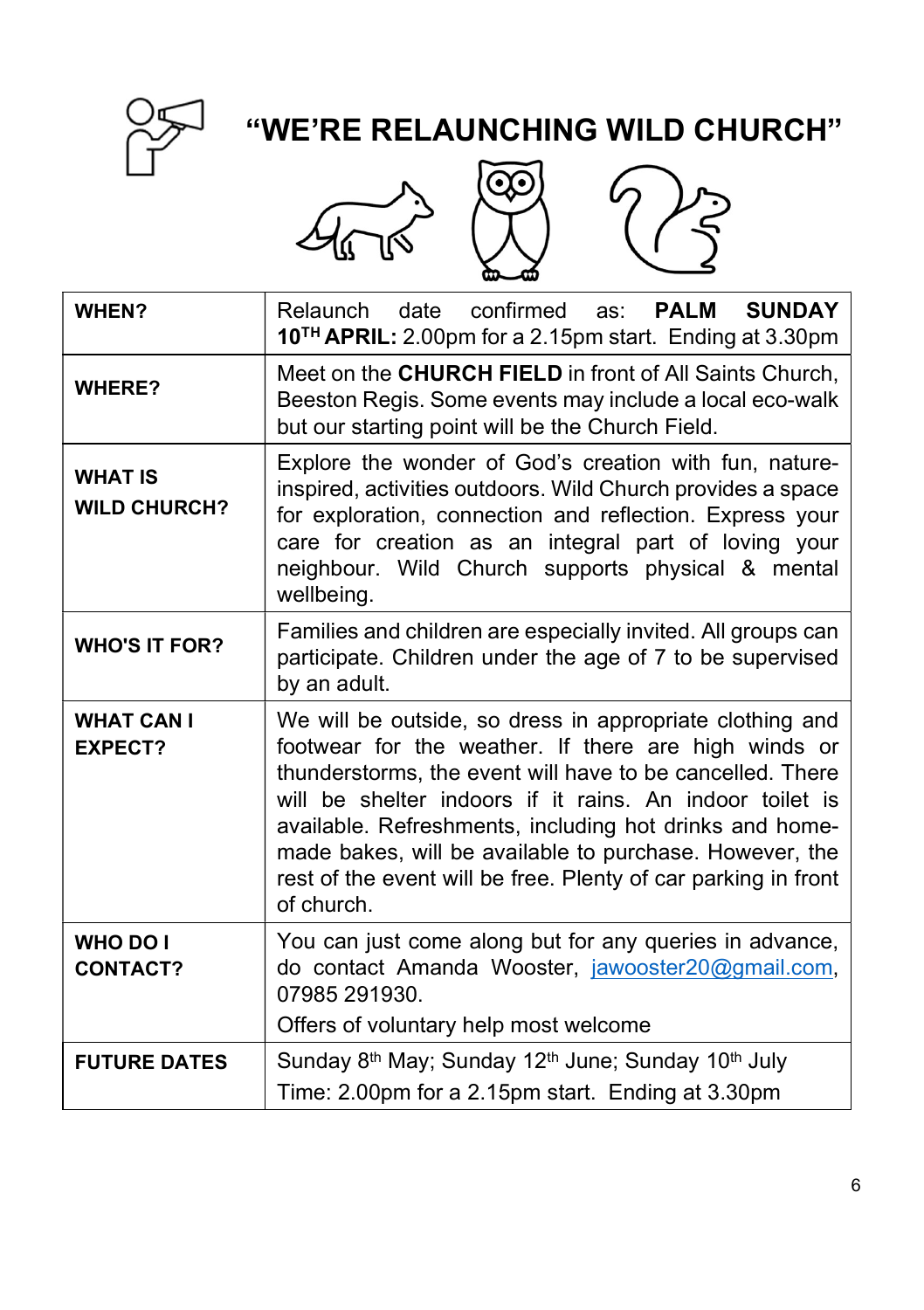#### ADDITIONAL SERVICES DURING LENT

| <b>Holy Trinity</b><br><b>West Runton</b> | Friday 1 <sup>st</sup> April<br>4.00pm - Stations of the Cross |
|-------------------------------------------|----------------------------------------------------------------|
| <b>St Andrews</b>                         | <b>Wednesday 6th April</b><br>10.30am - Eucharist              |
| <b>East Runton</b>                        | Wednesday 13th April<br>10.30am - Eucharist                    |

#### SERVICES DURING HOLY WEEK

Holy Trinity West Runton Monday 11th April 7.00pm – Compline Tuesday 12th April 7.00pm – Compline Wednesday 13th April 7.00pm – Compline

#### SERVICES FOR THE PASCHAL TRIDUUM

|                                                   | Thursday 14th April<br><b>Maundy Thursday</b>                                                 | Friday 15th April<br><b>Good Friday</b>                                    | Saturday 16th April<br><b>Easter Eve</b>                                             |
|---------------------------------------------------|-----------------------------------------------------------------------------------------------|----------------------------------------------------------------------------|--------------------------------------------------------------------------------------|
| St John the<br><b>Baptist</b><br><b>Aylmerton</b> |                                                                                               | 10.00am<br>A Service for<br><b>Good Friday</b>                             |                                                                                      |
| <b>All Saints</b><br><b>Beeston</b><br>Regis      | 6.00pm<br><b>Commemoration of</b><br>the Last Supper &<br><b>Stripping of the Altar</b>       | 2.00 <sub>pm</sub><br>A Service for<br><b>Good Friday</b>                  |                                                                                      |
| <b>St Andrew's</b><br><b>East Runton</b>          |                                                                                               | 10.00am<br><b>Procession of</b><br><b>Witness to West</b><br><b>Runton</b> |                                                                                      |
| <b>Holy Trinity</b><br><b>West Runton</b>         | 7.00pm<br><b>Commemoration of</b><br>the Last Supper,<br>Stripping of the<br>Altar, and Vigil | 2.00 <sub>pm</sub><br>The Last Hour on<br>the Cross                        | 8.00pm<br>Easter Vigil &<br>Service of Light-<br><b>First Communion</b><br>of Easter |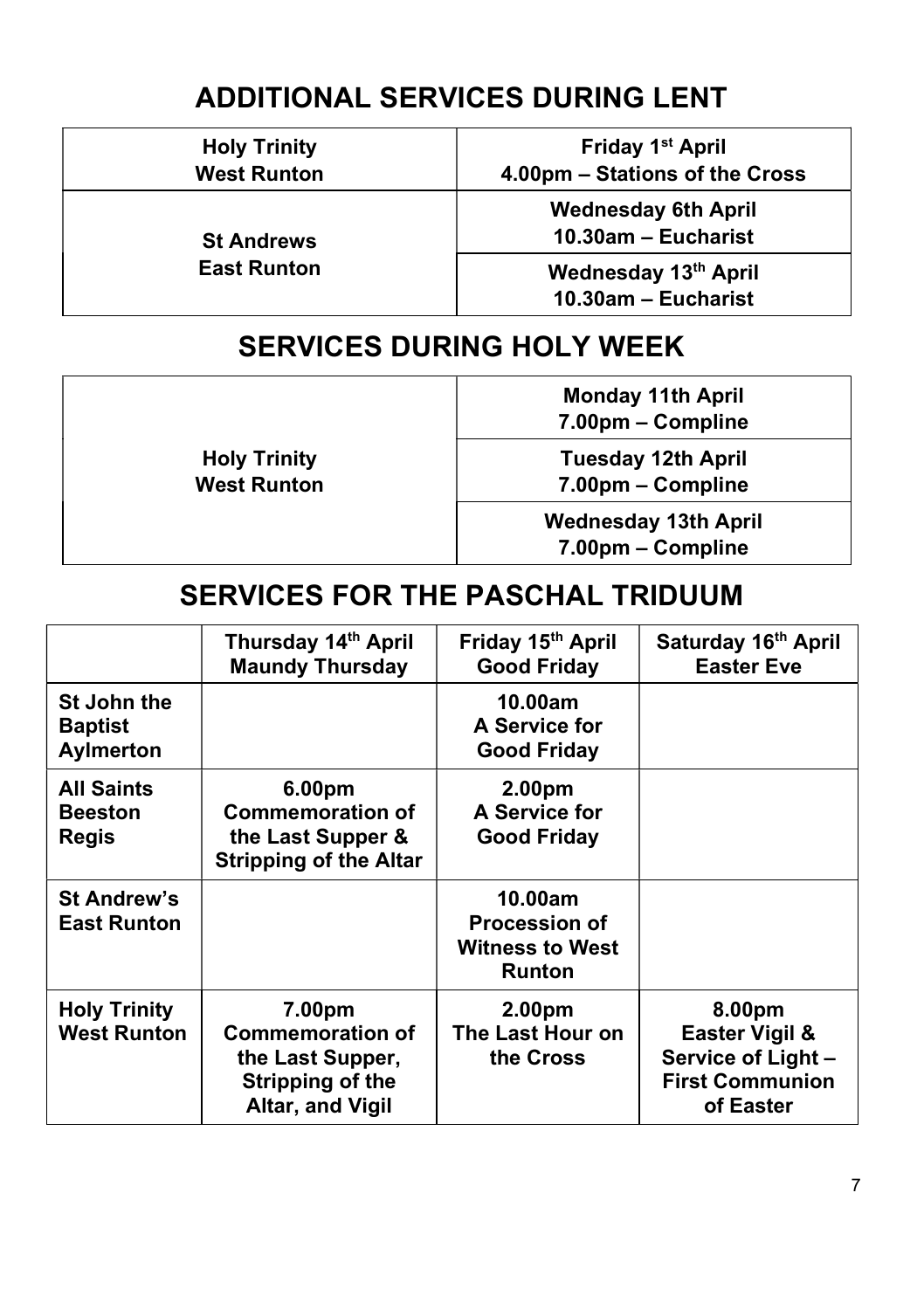# SUNDAY SERVICES IN THE BENEFICE FOR APRIL

|                                              | Sunday<br>3rd April<br>5 <sup>th</sup> Sunday of<br>Lent<br>(Purple) | Sunday<br>10th April<br><b>Palm Sunday</b><br>(Red) | Sunday<br>17 <sup>th</sup> April<br><b>Easter</b><br>Sunday<br>(Gold/White) | Sunday<br>24 <sup>th</sup> April<br>2 <sup>nd</sup> Sunday of<br><b>Easter</b><br>(White) |
|----------------------------------------------|----------------------------------------------------------------------|-----------------------------------------------------|-----------------------------------------------------------------------------|-------------------------------------------------------------------------------------------|
| St John the<br><b>Baptist</b><br>Aylmerton   |                                                                      | 9.15am<br>Eucharist                                 | 9.15am<br>Eucharist                                                         | 9.15am<br><b>Morning Prayer</b>                                                           |
| <b>All Saints</b><br><b>Beeston</b><br>Regis | 9.15am<br>Eucharist<br><b>BCP</b>                                    | 11.00am<br>Eucharist                                | 11.00am<br>Eucharist                                                        | 11.00am<br>Eucharist<br>(Lily Service of<br>Remembrance/<br>Thanksgiving)                 |
| <b>St Andrew's</b><br><b>East Runton</b>     | 9.15am<br>Eucharist                                                  | 9.15am<br>Morning<br>Prayer                         | 9.15am<br>Eucharist                                                         | 9.15am<br>Eucharist                                                                       |
| <b>Holy Trinity</b><br><b>West Runton</b>    | 11.00am<br>Sunq<br>Eucharist                                         | 11.00am<br>Sunq<br>Eucharist                        | 11.00am<br>Sung<br>Eucharist                                                | 11.00am<br>Sung<br>Eucharist                                                              |
| <b>All Saints</b><br>Gresham                 | 11.00am<br>Eucharist                                                 |                                                     | 11.00am<br>Eucharist                                                        |                                                                                           |

### **CORONAVIRUS**

To protect each other, and particularly those who are clinically vulnerable, we are asking that everyone who attends Church continues to wear a face covering and, where possible, to maintain social distancing.

Communion will continue to only be given as bread, and the priests will continue the rigorous hygiene protocols that are in place including the wearing of a face covering when distributing the bread.

For those who feel that they would still prefer to join us from home, we will, for the present, continue to live stream West Runton's weekly service.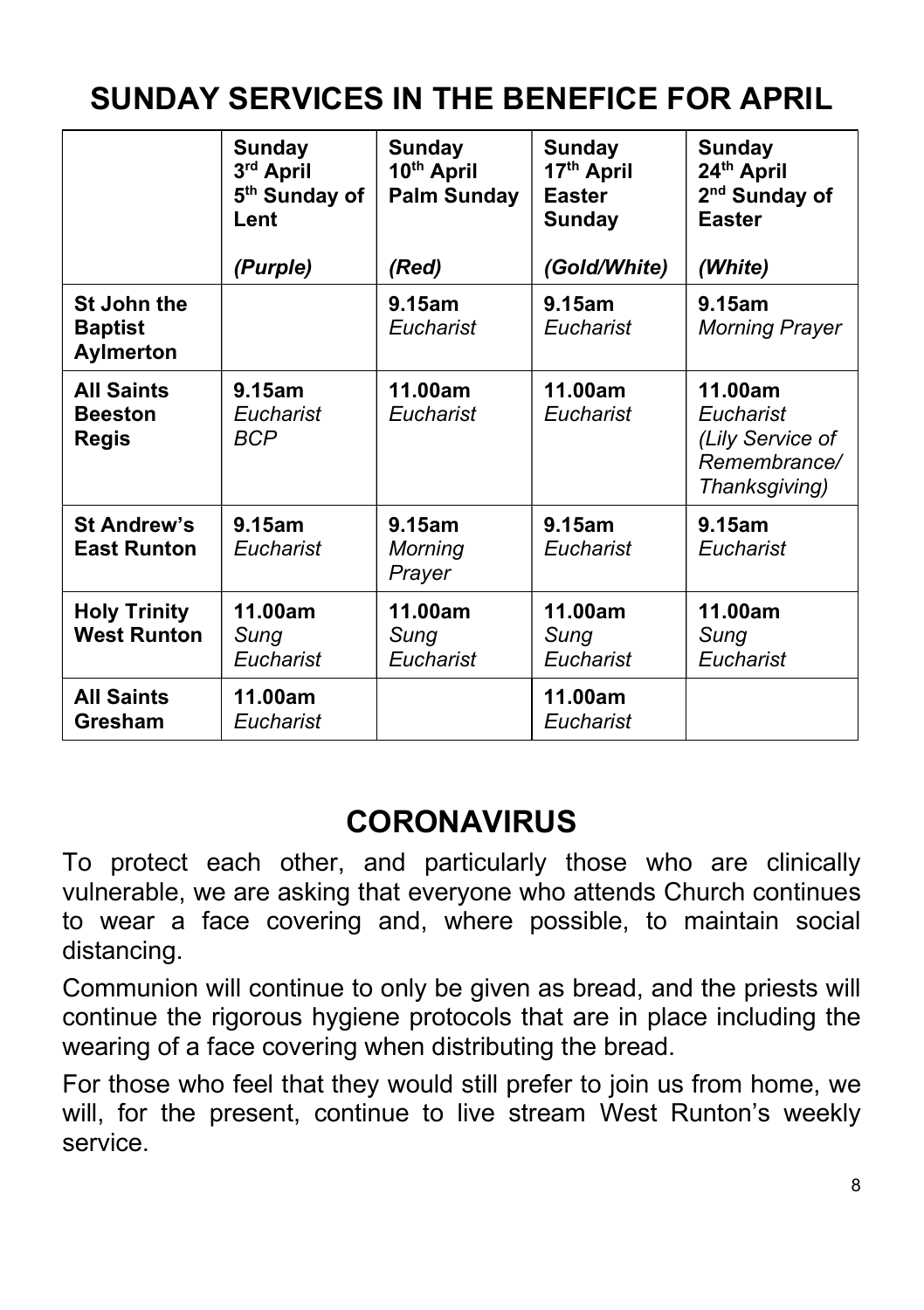# READINGS FOR APRIL – YEAR C

| Sunday<br>3rd April<br>5th Sunday of Lent                | <b>Isaiah</b><br>43.16-21                           | <b>Philippians</b><br>$3.4b - 14$    | John<br>$12.1 - 8$                 |
|----------------------------------------------------------|-----------------------------------------------------|--------------------------------------|------------------------------------|
| Sunday<br>10th April<br><b>Palm Sunday</b>               | Liturgy of<br>the Palms:<br>Luke<br>19.28-40        |                                      |                                    |
|                                                          | Liturgy of<br>the Passion:<br>Isaiah<br>$50.4 - 9a$ | <b>Philippians</b><br>$2.5 - 11$     | Luke<br>$23.1 - 49$                |
| <b>Thursday</b><br>14th April<br><b>Maundy Thursday</b>  | <b>Exodus</b><br>12. 1-4, 11-14                     | <b>1 Corinthians</b><br>$11.23 - 26$ | John<br>$13.1 - 17,$<br>$31b - 35$ |
| Sunday<br>17th April<br><b>Easter Sunday</b>             | <b>Acts</b><br>$10.34 - 43$                         | <b>1 Corinthians</b><br>15.19–26     | John<br>$20.1 - 18$                |
| Sunday<br>24th April<br>2 <sup>nd</sup> Sunday of Easter | <b>Acts</b><br>$5.27 - 32$                          | <b>Revelation</b><br>$1.4 - 8$       | <b>John</b><br>$20.19 - 31$        |

#### DEADLINE FOR MAY NEWSLETTER WEDNESDAY 13TH APRIL 2022

Please contact Pam Thompson if you would like an item included in the next Newsletter:

Telephone: 01263 510319 Email: pamjthompson@outlook.com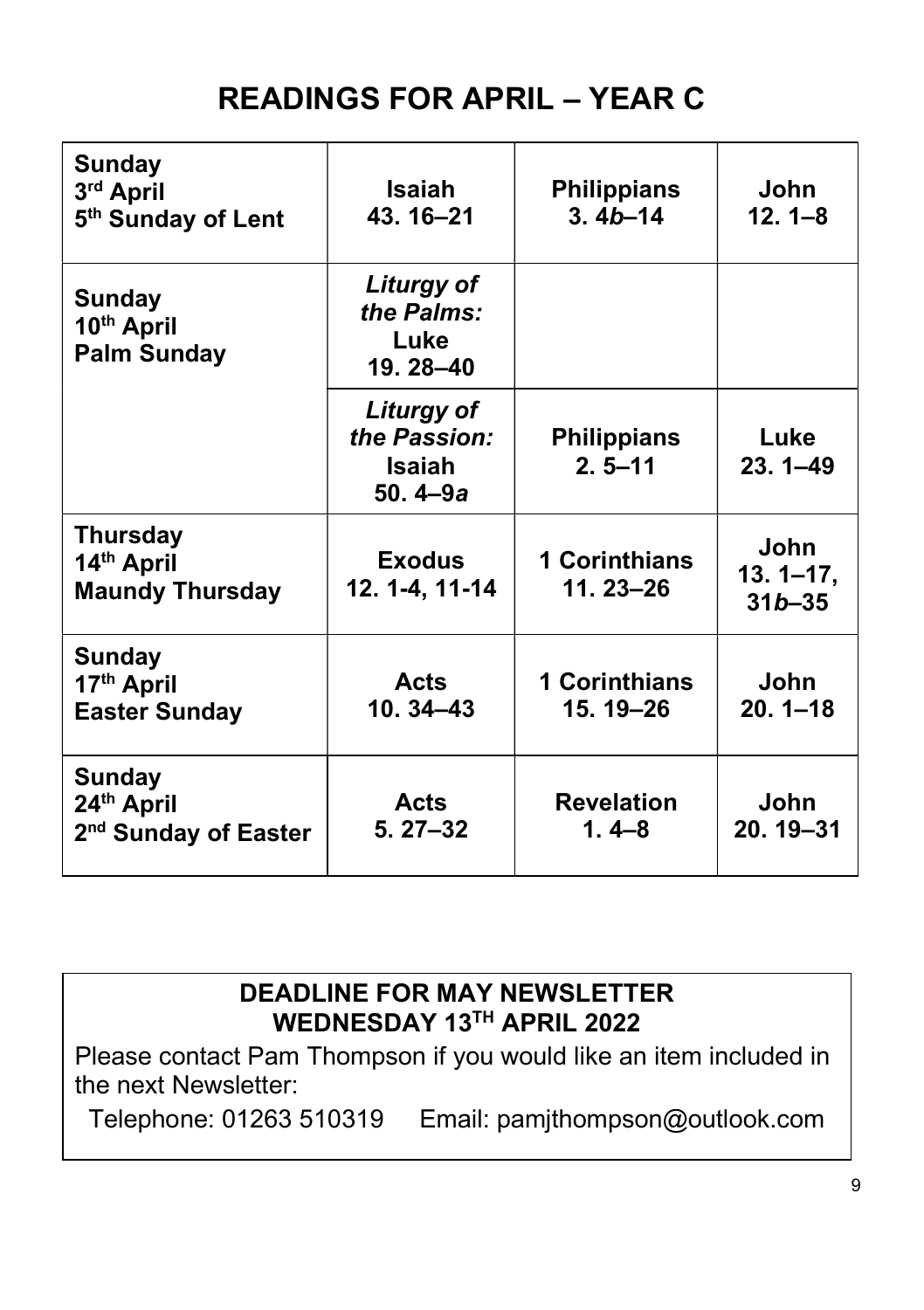# WHAT'S ON

| <b>DATE</b>                                              | <b>VENUE AND EVENT</b>                                                                                                                                                                             |
|----------------------------------------------------------|----------------------------------------------------------------------------------------------------------------------------------------------------------------------------------------------------|
| <b>FRIDAY</b><br>1 <sup>ST</sup> APRIL<br>12 NOON-1.15PM | <b>LENT LUNCH</b><br><b>CHURCH HALL, WEST RUNTON</b><br>Come and join us for home-made soup,                                                                                                       |
|                                                          | bread rolls, tea/coffee and a chat.                                                                                                                                                                |
|                                                          | A charge of £3.00 per person will be<br>made.                                                                                                                                                      |
| <b>MONDAY</b><br>4 <sup>TH</sup> APRIL<br>7.00PM         | <b>COLLATION AND INDUCTION OF</b><br>THE REVEREND JEREMY SYKES<br><b>AS RECTOR OF THE</b><br><b>QUINTET BENEFICE</b><br>BY THE BISHOP OF LYNN<br><b>HOLY TRINITY CHURCH,</b><br><b>WEST RUNTON</b> |
|                                                          | Do come along for this very special<br>service.                                                                                                                                                    |
| <b>THURSDAY</b><br><b>7<sup>TH</sup> APRIL</b><br>2.30PM | <b>LENT GROUP</b><br>THE RECTORY, WEST RUNTON<br>"Christ and the Chocolaterie" - A Lent<br>Course based on the book by Hilary<br>Brand.                                                            |
|                                                          | The theme of the session is "Growing<br>up - the process of change"                                                                                                                                |
| <b>THURSDAY</b><br><b>7<sup>TH</sup> APRIL</b><br>7.00PM | <b>STATIONS OF THE CROSS</b><br><b>WALSINGHAM CELL OF</b><br><b>OUR LADY AND HOLY TRINITY</b><br><b>HOLY TRINITY CHURCH, WEST</b><br><b>RUNTON</b>                                                 |
|                                                          | Join us as we prayerfully follow the days<br>leading up to and including the crucifixion<br>of our Saviour.                                                                                        |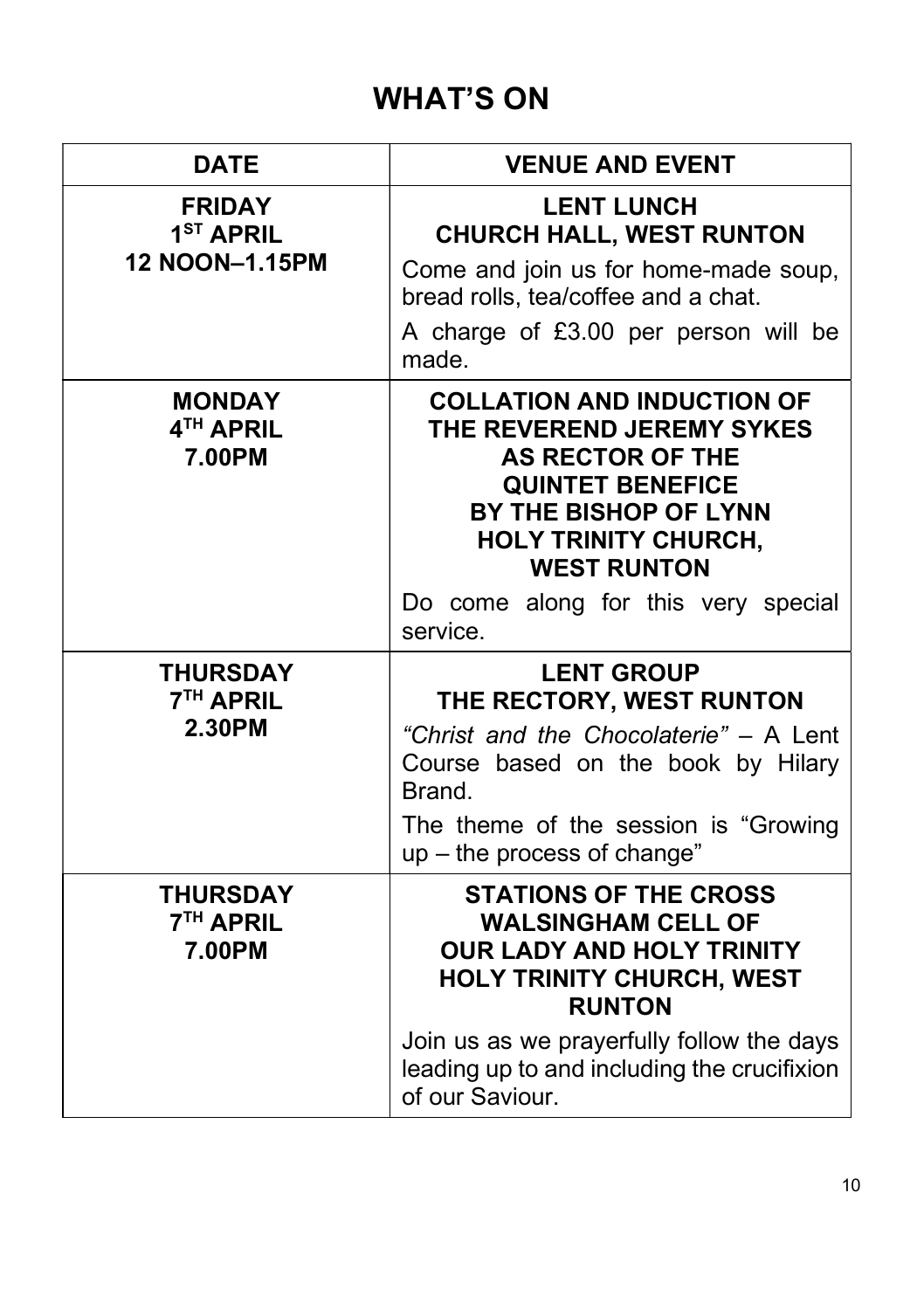| <b>DATE</b>                                                              | <b>VENUE AND EVENT</b>                                                                                                                                                                                                                                                                                                                                |
|--------------------------------------------------------------------------|-------------------------------------------------------------------------------------------------------------------------------------------------------------------------------------------------------------------------------------------------------------------------------------------------------------------------------------------------------|
| <b>FRIDAY</b><br>8 <sup>TH</sup> APRIL<br>12 NOON-1.15PM                 | <b>LENT LUNCH</b><br><b>CHURCH HALL, WEST RUNTON</b><br>Come and join us for home-made soup,<br>bread rolls, tea/coffee and a chat.<br>A charge of £3.00 per person will be<br>made.                                                                                                                                                                  |
| <b>SATURDAY</b><br>9 <sup>TH</sup> APRIL<br>10.00AM-12 NOON              | <b>HOT CROSS BUN COFFEE MORNING</b><br><b>VILLAGE HALL, EAST RUNTON</b><br>Come and join in the fun and help to raise<br>some much-needed funds! There will be<br>homemade cakes, a raffle, tombola and<br>much more to enjoy!                                                                                                                        |
| <b>SUNDAY</b><br>10TH APRIL<br>2.00PM FOR 2.15PM                         | <b>WILD CHURCH</b><br><b>CHURCH FIELD, ALL SAINTS</b><br><b>BEESTON REGIS</b><br>Explore the wonder of God's creation<br>with<br>fun<br>activities<br>nature-inspired<br>outdoors.<br>Wild Church provides a space for<br>exploration, connection, and reflection.<br>Express your care for creation as an<br>integral part of loving your neighbour. |
| <b>EASTER MONDAY</b><br>18 <sup>TH</sup> APRIL<br><b>10.00AM TO NOON</b> | <b>EASTER FAYRE</b><br><b>AYLMERTON VILLAGE HALL</b><br>Come and join us for a Coffee, Hot Cross<br>Buns, Homemade Cakes, Bric-a-Brac.<br>Proceeds to St John the Baptist Church                                                                                                                                                                      |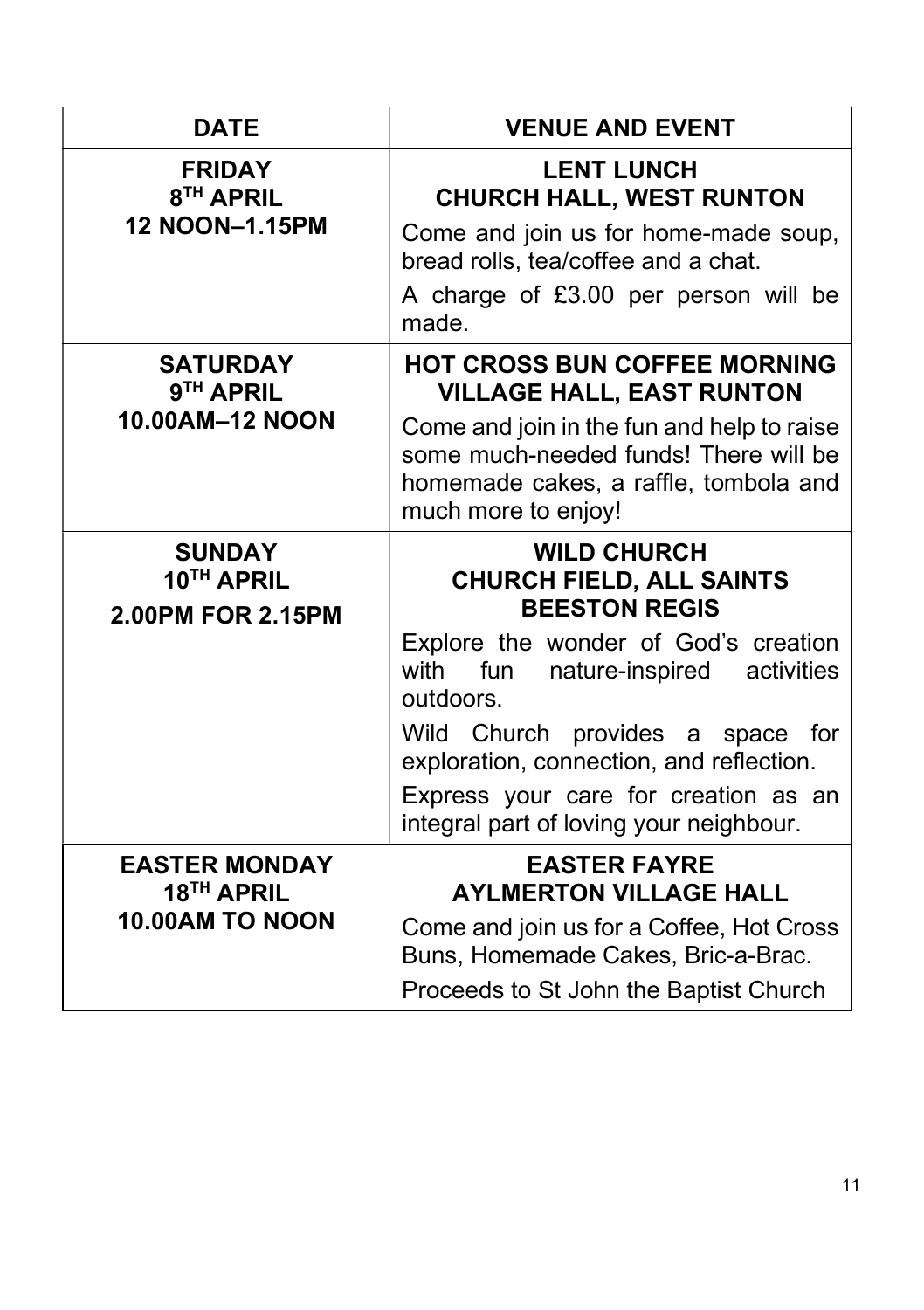| <b>DATE</b>                              | <b>VENUE AND EVENT</b>                                                                                                                                              |
|------------------------------------------|---------------------------------------------------------------------------------------------------------------------------------------------------------------------|
| <b>SATURDAY</b><br>30TH APRIL<br>7.00PM  | "AWAKE MY SOUL"<br><b>SHERINGHAM &amp; CROMER CHORAL</b><br><b>SOCIETY AND THE BROADLAND</b><br>YOUTH CHOIR<br><b>CROMER PARISH CHURCH</b>                          |
|                                          | along and hear the World<br>Come<br>Premiere of "Seasons" by Thomas Hewitt<br>Jones; "Mass of the Children" by John<br>Rutter; and "Te Deum" by Sir Edward<br>Elgar |
|                                          | Tickets: £15 in advance / £18 on the door<br>Under 18's Free                                                                                                        |
|                                          | Available<br>from<br>Pam<br>Thompson<br>(Tel: 01263 510319) or from Sheringham<br>from<br>the<br>Tourist<br>Little<br>Theatre<br>or<br>Information Centre, Cromer   |
|                                          |                                                                                                                                                                     |
| <b>SUNDAY</b><br>8 <sup>TH</sup> MAY     | <b>WILD CHURCH</b><br><b>CHURCH FIELD, ALL SAINTS</b><br><b>BEESTON REGIS</b>                                                                                       |
|                                          | Explore the wonder of God's creation<br>fun<br>with<br>nature-inspired activities<br>outdoors.                                                                      |
|                                          | Wild Church provides a space for<br>exploration, connection, and reflection.                                                                                        |
|                                          | Express your care for creation as an<br>integral part of loving your neighbour.                                                                                     |
| <b>WEDNESDAY</b><br>1 <sup>ST</sup> JUNE | <b>NORTH NORFOLK</b><br><b>CLASSIC VEHICLE CLUB RALLY</b>                                                                                                           |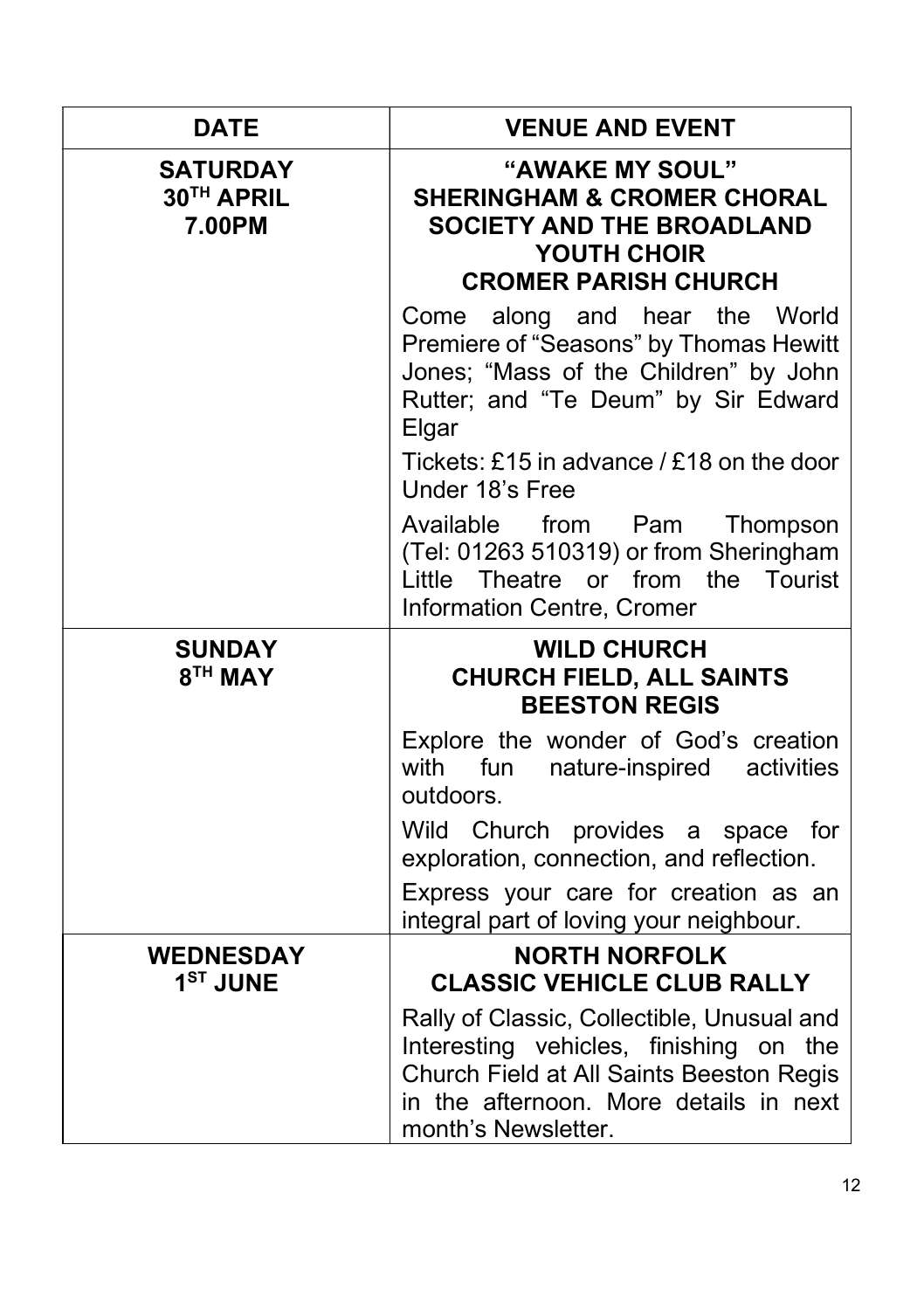# NEWS FROM THE QUINTET BENEFICE

#### AYLMERTON

Easter Lilies — St John the Baptist will be holding a Eucharist Service on Easter Sunday at 9.15am. As in previous years, if anyone would like to purchase a lily in remembrance of a loved one, there will be a list in church to include the name. Alternatively, please call Connie on 01263 837647.

Churchyard — We are looking for volunteers to keep our churchyard mown for the coming summer. We have one volunteer who his bringing his own sit-on mower and is willing to take a turn; but we do need more people. If anyone is interested in helping please email Connie at: connieburchett23@gmail.com or phone 01263 837647.

Cromer Food Bank — We continue to collect food for th Cromer Food Bank. Food parcels are needed now more than ever. Dried goods such as pasta, long life milk, tea, coffee, and tinned goods are always in demand. Contributions can be left in the basket in Church any day and will be delivered to the Food Bank weekly. If you find it difficult to get to the Church, then please contact Connie on 01263 837647 and she will be happy to collect the goods.

#### BEESTON REGIS

Easter Lilies — Cards are available at the back of the church for anyone wishing to honour a loved one by dedicating a lily in their memory. A donation towards the cost (minimum £1 per lily) would be appreciated. The lilies will be on display in the church from Easter Sunday for a week and on the Sunday after Easter (24<sup>th</sup> April) there will be a special Lily Service of Remembrance and Thanksgiving at 11.00am when all the names on the lilies will be read out. If you are able to help with labelling and arranging the lilies you would be most welcome. Just come along between 10.00am and 12 Noon on Saturday 16<sup>th</sup> April – no experience necessary – and there may even be hot cross buns!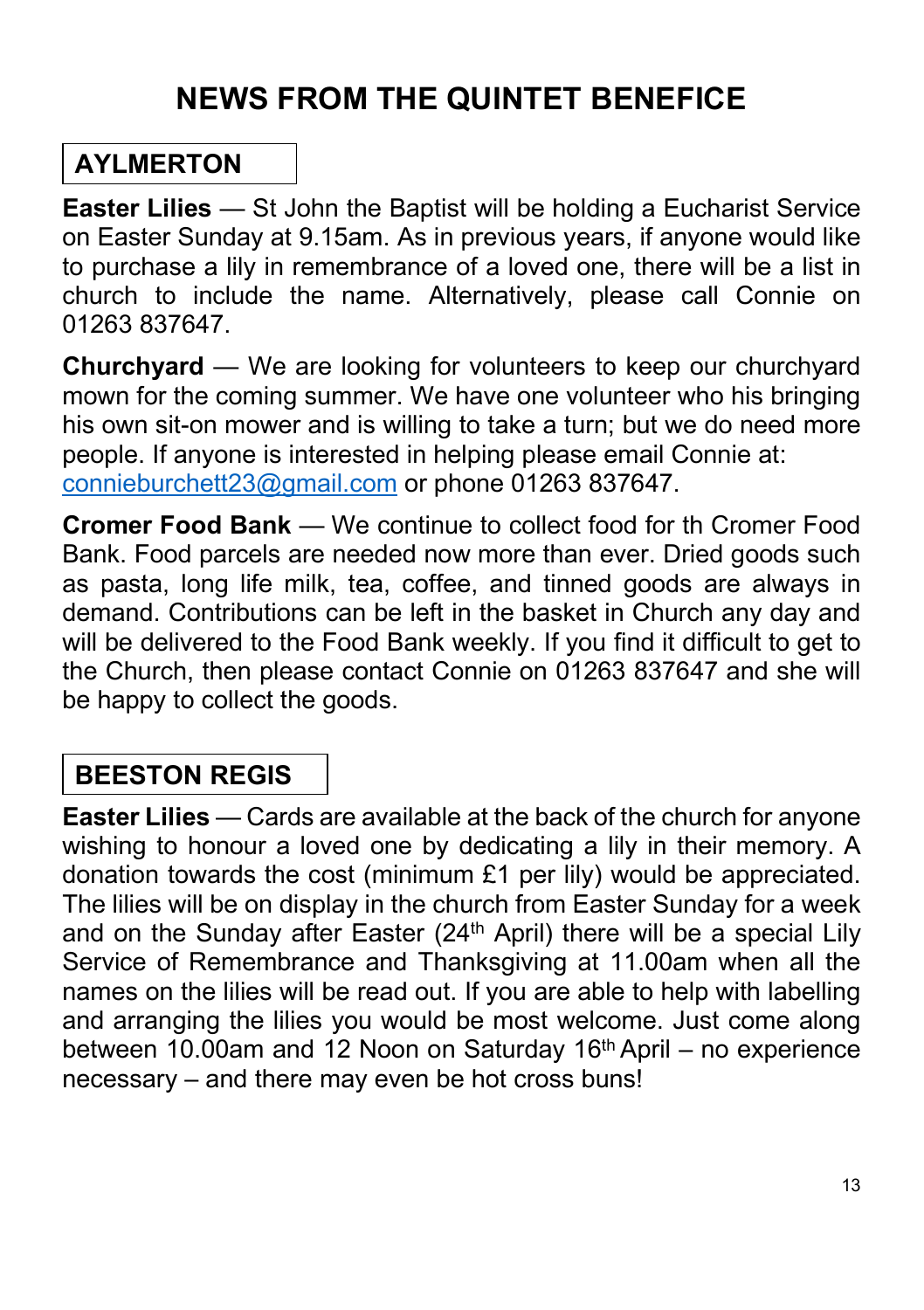Food Bank — Worshippers at Beeston (and any others in the Benefice) are reminded that we are supporting the work of the North Norfolk Foodbank on a continuing basis by operating a permanent collection point at the back of All Saints Church. You may leave long-life food and toiletries at any time the church is open, and these will be delivered to the Foodbank every month. An up-to-date list of key requirements is published at the church. Currently, the greatest need is for long-life milk, tinned meat, tinned fruit and vegetables, tinned rice pudding, tea, squash, fruit juice, crisps, sponge puddings and custard, pot noodles and cuppa soups. Male and female deodorants and laundry liquid and powder would also be appreciated. These contributions make a huge difference to those in great need during these difficult times of financial stress, so many thanks for your support.

#### EAST RUNTON

#### Lent and Easter Services at St. Andrew's:

| Wednesday 6 <sup>th</sup> April | Holy Communion at 10.30am                                                                                                                                                                                   |
|---------------------------------|-------------------------------------------------------------------------------------------------------------------------------------------------------------------------------------------------------------|
| Sunday 10th April               | Service for Palm Sunday at 9.15am                                                                                                                                                                           |
| Good Friday 15th April          | Witness walk to Holy Trinity, West Runton,<br>incorporating Stations of the Cross along<br>the route, starting at 10.00am. You don't<br>have to walk all the way, just drop in and<br>out as you feel able. |
|                                 | Easter Sunday 17th April   Holy Eucharist at 9.15am                                                                                                                                                         |

Hot Cross Bun Coffee Morning - Saturday 9<sup>th</sup> April from 10.00am until 12 Noon in The Village Hall, East Runton — Come and join us for a Hot Cross Bun and help to raise some much needed funds! There will be homemade cakes, a raffle, tombola and much more to enjoy! Do come and join us – there is plenty of room for social distancing in the hall and we would appreciate it if you would wear a face covering where possible please.

We wish you all a very happy and Holy Easter. Jean Steward